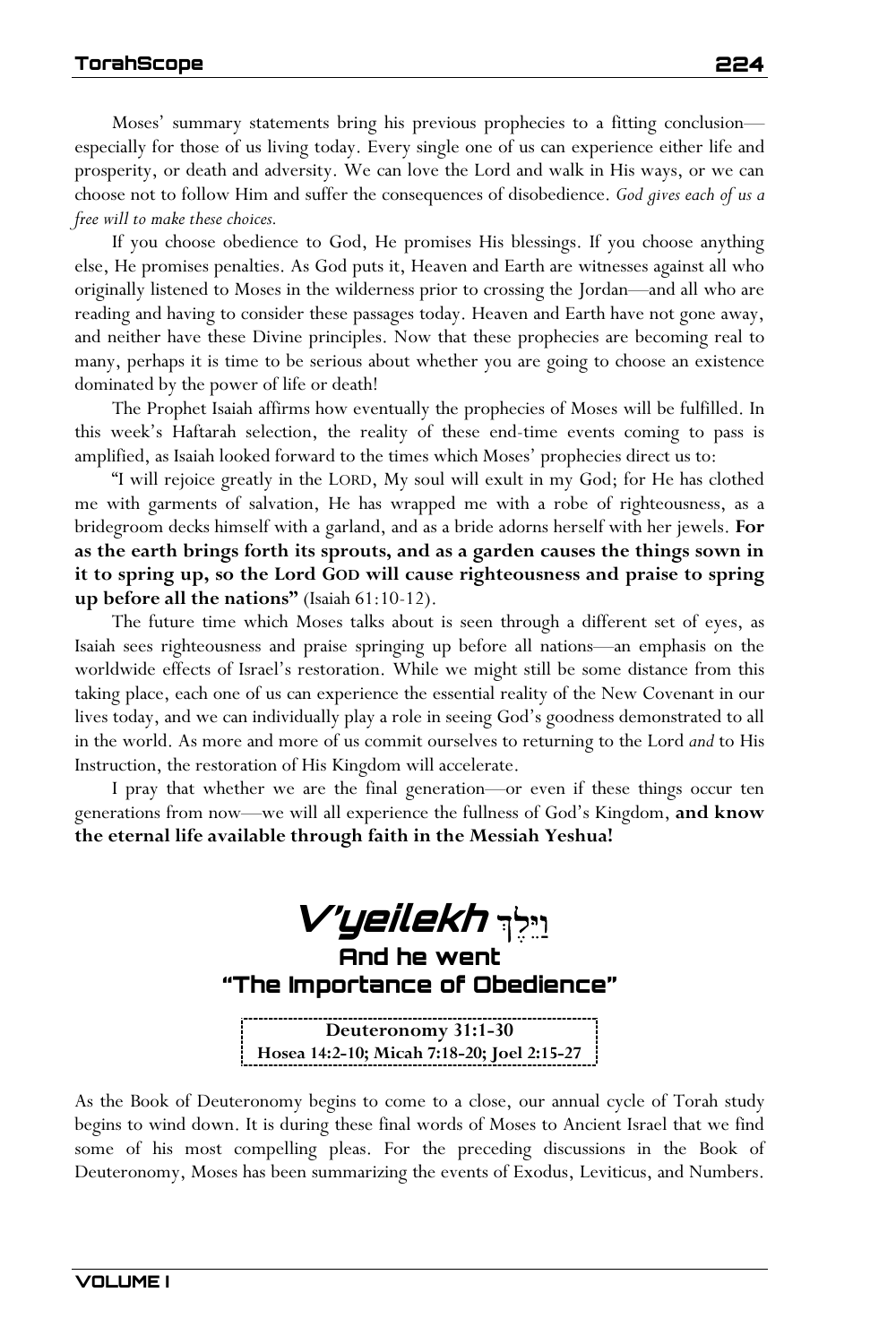Now, as Moses' life is about to end,**<sup>52</sup>** his final exhortations to Israel are riddled with emotional appeals for the people to choose life (cf. Deuteronomy 30:19-20)!

For those of us studying these words today, who believe that by faith in Yeshua we are a part of Israel—we consider Moses' admonitions to apply to us and be just as relevant, as they are to the physical descendants of those who stood beside Joshua preparing to enter the Promised Land. *God's people are required to obey Him in order to be blessed.* Yet, over the centuries, many theologians and philosophers of religion have done their best to get around the Biblical requirement that God's people obey His commandments. Liberal branches of Judaism relegate following the Torah to only be a part of Jewish culture. Varied branches of Christianity like to say that Jesus "fulfilled and thus abolished the Law,"**<sup>53</sup>** or that the Torah was "nailed to the cross."**<sup>54</sup>** Others simply do not take the time and effort to examine what the Torah says, and then falsely conclude that God's Law has no relevance for modern people.

I have found that all of these—and other arguments—are generally superficial. They are excellent tactics of our enemy to cause people to disobey the Lord, and at the very least, experience a very stifled and ineffective faith. It is my hope and prayer as a Messianic Believer that we would not find ourselves trying to make up excuses for ignoring the Scriptures. While there are certainly questions on applicability of various commandments in the Twenty-First Century, a widescale dismissal of Moses' Teaching is unjustified.

## **Simply Obey**

Messianic Believers today have some distinct advantages over the Ancient Israelites. We can read the words of Deuteronomy and recognize that many of Moses' prophetic statements have already been fulfilled to some degree.**<sup>55</sup>** From a Twenty-First Century perspective looking back in history, we can review tangible evidence from the record of Scripture in how obedience to God brings blessings, while disobedience results in curses:

"So it shall be when all of these things have come upon you, the blessing and the curse which I have set before you, and you call *them* to mind in all nations where the LORD your God has banished you, and you return to the LORD your God and obey Him with all your heart and soul according to all that I command you today, you and your sons, then the LORD your God will restore you from captivity, and have compassion on you, and will gather you again from all the peoples where the LORD your God has scattered you. If your outcasts are at the ends of the earth, from there the LORD your God will gather you, and from there He will bring you back. The LORD your God will bring you into the land which your fathers possessed, and you shall possess it; and He will prosper you and multiply you more than your fathers. Moreover the LORD your God will circumcise your heart and the heart of your descendants, to love the LORD your God with all your heart and with all your soul, so that you may live. The LORD your God will inflict all these curses on your enemies and on those who hate you, who persecuted you. And you shall again obey the LORD, and observe all His commandments which I command you today. Then the LORD your God will

**<sup>52</sup>** Deuteronomy 31:1-13.

**<sup>53</sup>** Consult the exegetical paper "Has the Law Been Fulfilled?" by J.K. McKee, examining Matthew 5:17-19.

**<sup>54</sup>** Colossians 2:14 specifically says "the certificate of debt consisting of decrees against us, which was hostile to us" was nailed to the cross. This comprises the capital penalties pronounced upon sinners who break the Torah, which Yeshua by His sacrifice absorbed in His death; it does not take away the standard of sin contained in God's Law.

**<sup>55</sup>** Deuteronomy 31:14-22.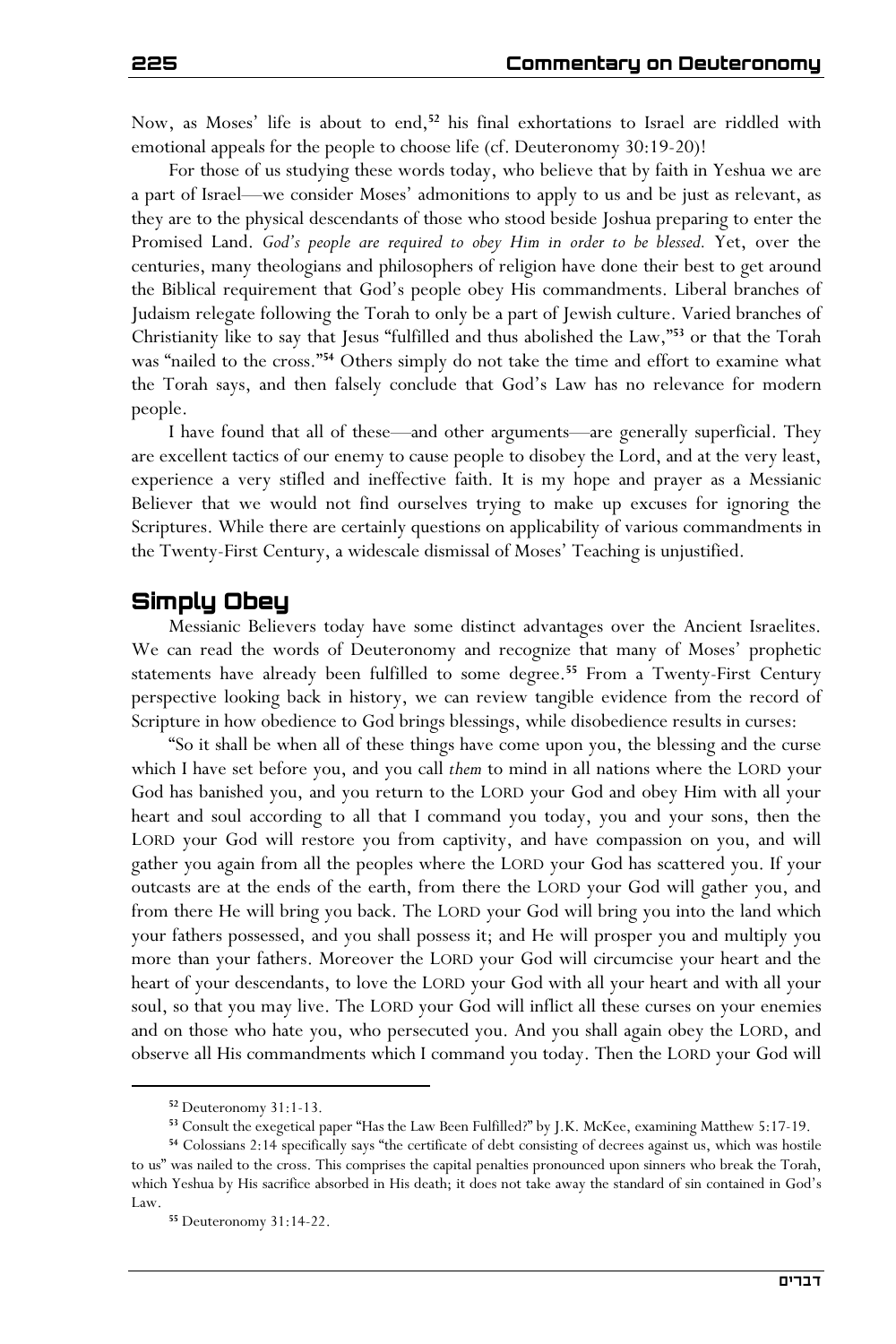prosper you abundantly in all the work of your hand, in the offspring of your body and in the offspring of your cattle and in the produce of your ground, for the LORD will again rejoice over you for good, just as He rejoiced over your fathers; if you obey the LORD your God to keep His commandments and His statutes which are written in this book of the law, if you turn to the LORD your God with all your heart and soul" (Deuteronomy 30:1-10).

Certainly if you follow the history of Israel since the time of Moses for the past 3,300 years, you can see how God has been faithful to enact punishment on those who have disobeyed Him. Sadly, in spite of the warnings of either Moses or the Prophets, God has sent Israel into numerous exiles into the nations of the Earth.

We can be thankful that there is an anticipated time when scattered and dispersed Israel will return to the Holy One with all of its heart and soul. In our era, especially since the creation of the modern State of Israel, the restoration and gathering back to the Promised Land has become a reality. More is to be anticipated to be sure, but it is to all likely be preceded by a more concentrated return of individuals to God and to His ways *first.* The Lord is clear to say that obedience to His commandments is not at all something to be difficult or overbearing:

**"For this commandment which I command you today is not too difficult for you, nor is it out of reach.** It is not in heaven, that you should say, 'Who will go up to heaven for us to get it for us and make us hear it, that we may observe it?' Nor is it beyond the sea, that you should say, 'Who will cross the sea for us to get it for us and make us hear it, that we may observe it?' But the word is very near you, in your mouth and in your heart, that you may observe it. See, I have set before you today life and prosperity, and death and adversity; in that I command you today to love the LORD your God, to walk in His ways and to keep His commandments and His statutes and His judgments, that you may live and multiply, and that the LORD your God may bless you in the land where you are entering to possess it" (Deuteronomy 30:11-16).

Many Christians today investigating the Messianic movement, and seeing its emphasis on the Torah, often do not know what to do. Many have been inappropriately told or taught that following God's Law is a complete impossibility. *But the Lord Himself says that it is absolutely doable.* The problem is often with our human volition, and our widespread tendency to make a choice leading to death and adversity. We often do not want to commit the *little* time and effort it takes to obey our Heavenly Father the way He asks.

## **Post-Resurrection Choices**

The Apostle Paul understood how bad choices can lead to negative consequences, especially among many of his fellow Jews who had denied Yeshua as the Messiah in the First Century. If you will recall his comments throughout Romans chs. 9-11, Paul addresses many of his heartfelt concerns regarding his fellow Jewish people, who would be most familiar with the words of Moses:

"For I could wish that I myself were accursed, *separated* from Messiah for the sake of my brethren, my kinsmen according to the flesh, who are Israelites, to whom belongs the adoption as sons, and the glory and the covenants and the giving of the Law and the *temple*  service and the promises" (Romans 9:3-4).

"Brethren, my heart's desire and my prayer to God for them is for *their* salvation. For I testify about them that they have a zeal for God, but not in accordance with knowledge" (Romans 10:1-2).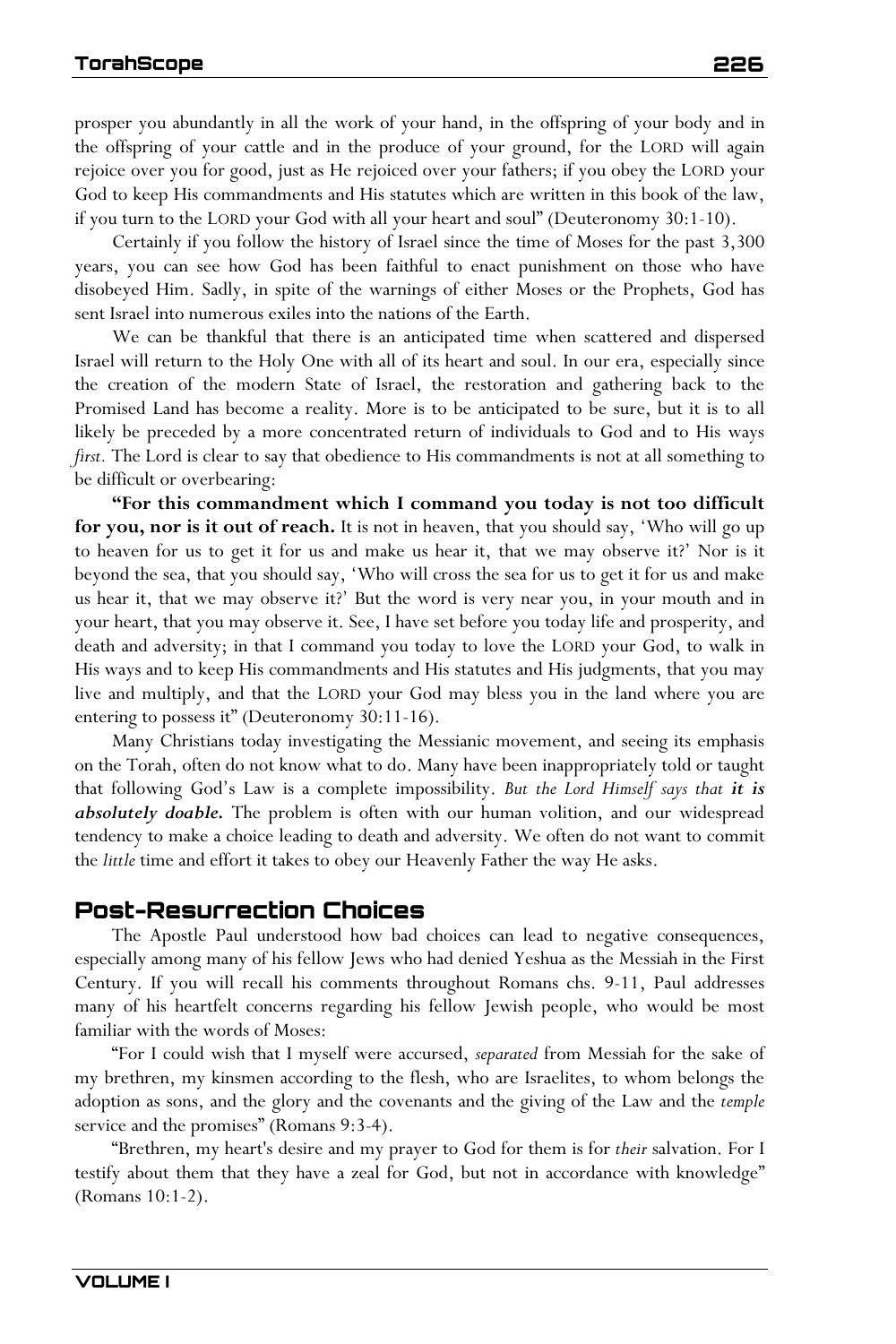Paul knew that his own Jewish people, who had inherited the promises of God, and who exhibited a sincere zeal for His ways, did not largely comprehend the very essence of what the Torah was intending to communicate. Many deliberately blinded themselves to the message of the gospel, and were unable to see how the Torah's focus had always been the Messiah Yeshua:

"Since they did not know the righteousness of God and sought to establish their own, they did not submit to God's righteousness. Christ is the culmination [*telos*] of the law so that there may be righteousness for everyone who believes. Moses writes this about the righteousness that is by the law: 'Whoever does these things will live by them'" (Romans 10:3-5, TNIV).

Here as Paul addresses the zeal of his people, he references a concept that is found in Leviticus 18:5: "So you shall keep My statutes and My judgments, by which a man may live if he does them; I am the LORD." If you can keep the commandments as they have been given *perfectly*, then you will have a blessed life and will never have to suffer the Law's capital punishment. The problem is that if you disobey just one commandment, you have broken the entire Law and are subject to its penalties—**which is what all of us have done** (Romans 3:10). As James the Just reminds us, "For whoever keeps the whole law and yet stumbles in one *point*, he has become guilty of all" (James 2:10). What this human reality forces us to do is to entreat the mercy of the Lord, and it intensifies one understanding how the goal, acme, or aim of the Torah **is to point people to the Messiah Yeshua** *and* **the salvation He provides.** If in our quest to be obedient to the Lord, we find that we have erred—born again Believers can now have the comfort in knowing that they have been redeemed from any of the curses of the Torah.

Such a righteousness is based on faith—the same faith that Abraham exhibited when he believed God's promises to him (Genesis 15:6; Romans 4:3; Galatians 3:6; James 2:23). Paul's writing continues, as he specifies,

"But the righteousness based on faith speaks as follows: 'DO NOT SAY IN YOUR HEART, "WHO WILL ASCEND INTO HEAVEN [Deuteronomy 30:20]?" (that is, to bring Messiah down), or 'WHO WILL DESCEND INTO THE ABYSS?' (that is, to bring Messiah up from the dead).' But what does it say? 'THE WORD IS NEAR YOU, IN YOUR MOUTH AND IN YOUR HEART [Deuteronomy 30:14]'—that is, the word of faith which we are preaching, that if you confess with your mouth Yeshua *as* Lord, and believe in your heart that God raised Him from the dead, you will be saved; for with the heart a person believes, resulting in righteousness, and with the mouth he confesses, resulting in salvation" (Romans 10:6-10).

Here, the Apostle Paul describes a word of faith which confesses with the mouth that Yeshua is Messiah, and believes in the heart that He has been raised from the dead. The righteousness of faith is focused around His completed work at Golgotha, **recognizing that He came and paid the price for our sins.** Yeshua the Messiah fulfilled the Law perfectly for us, and paid the debt that we had incurred before the Father as Law-breakers. *Nowhere* does the Torah itself claim that by following its commandments a person will merit eternal life; at most the Torah promises a blessed life for those who follow its commandments on Earth. Eternal communion with God can only be a reality via the accomplished work of His Son.

Still, even though the Torah does not provide eternal life, obedience to its statutes and decrees is required if we intend to be the holy and separated people that God desires. The Apostle John reminds us that believing that Yeshua is the sacrifice for human sin is one